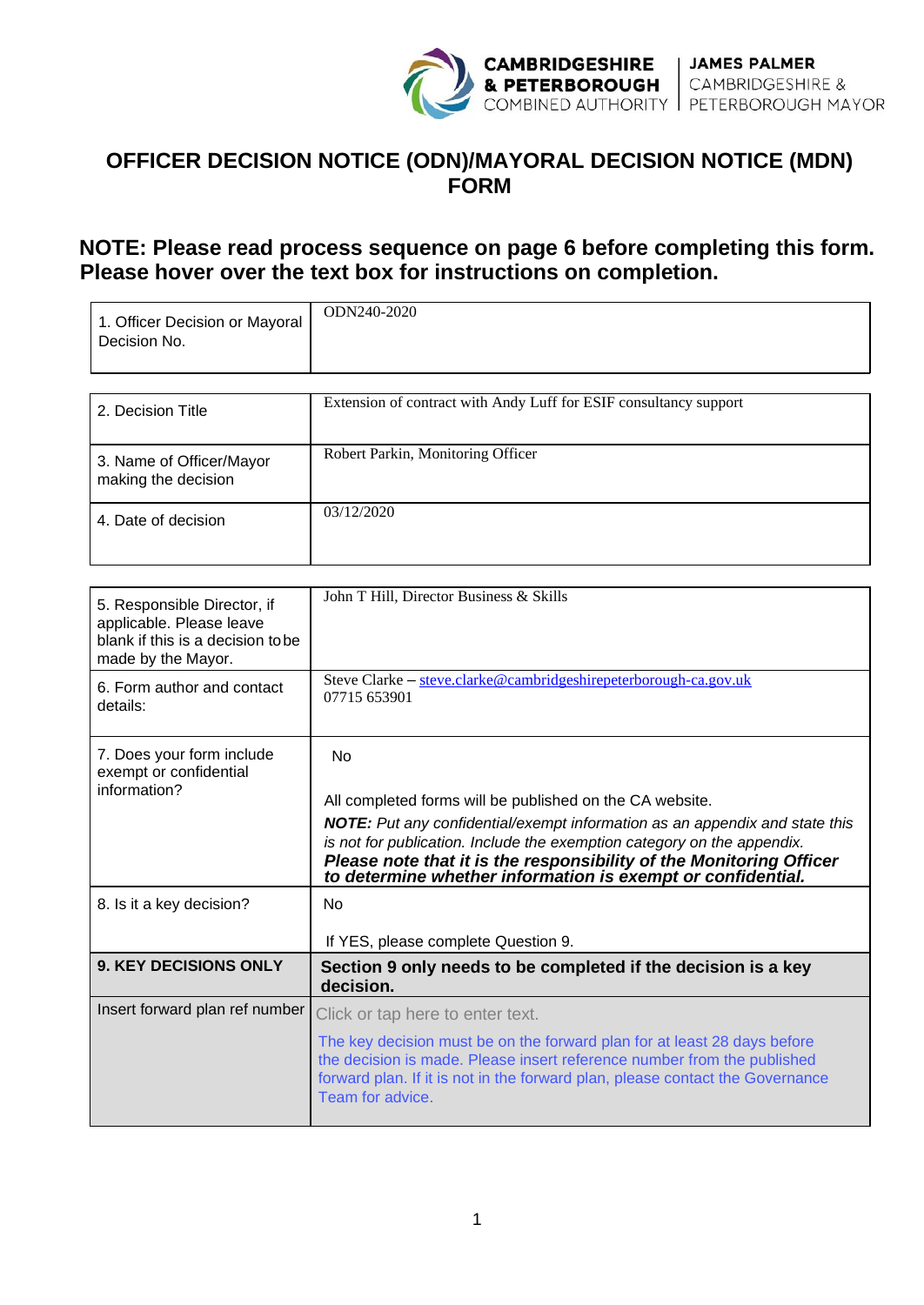

**CAMBRIDGESHIRE &** 

| Date of decision                                                         | Click or tap here to enter text.                                                                                                                                                                                                                                                                                                                                                         |  |  |  |  |  |
|--------------------------------------------------------------------------|------------------------------------------------------------------------------------------------------------------------------------------------------------------------------------------------------------------------------------------------------------------------------------------------------------------------------------------------------------------------------------------|--|--|--|--|--|
|                                                                          | Insert the date when the decision intends to be made. The date should be the                                                                                                                                                                                                                                                                                                             |  |  |  |  |  |
|                                                                          | date it is published on the website. it is your responsibility to ensure it is on the<br>website. The decision cannot be implemented on the date of publication as it is                                                                                                                                                                                                                 |  |  |  |  |  |
|                                                                          | subject to call in. Normally only the Mayor can make a key decision.                                                                                                                                                                                                                                                                                                                     |  |  |  |  |  |
|                                                                          |                                                                                                                                                                                                                                                                                                                                                                                          |  |  |  |  |  |
| Date report published                                                    | Click or tap here to enter text.                                                                                                                                                                                                                                                                                                                                                         |  |  |  |  |  |
| on the website                                                           | Send a copy of the form to the Scrutiny Officer for circulation to the<br><b>Overview and Scrutiny Committee</b>                                                                                                                                                                                                                                                                         |  |  |  |  |  |
| <b>Implementation Date</b>                                               | Click or tap to enter a<br>date.                                                                                                                                                                                                                                                                                                                                                         |  |  |  |  |  |
|                                                                          | Insert the proposed date for implementation. The decision cannot be<br>implemented until 5 clear working days after the date the decision was taken<br>and published on the website. The decision is subject to call in during that<br>period, so you need to check with the Scrutiny Manager that it has not been<br>called in at the end of the call in period.                        |  |  |  |  |  |
| Does the report have an                                                  | Choose an item.                                                                                                                                                                                                                                                                                                                                                                          |  |  |  |  |  |
| annex that contains exempt<br>information?                               | If yes, specify number of exempt annex (eg Annex 1), the reason for                                                                                                                                                                                                                                                                                                                      |  |  |  |  |  |
|                                                                          | exemption and explain the application of the public interest test. Keep the<br>exempt information separately from this form on the shared drive.                                                                                                                                                                                                                                         |  |  |  |  |  |
|                                                                          |                                                                                                                                                                                                                                                                                                                                                                                          |  |  |  |  |  |
| 10. Description of                                                       | Decision to extend current ESIF consultancy support contract with ACL                                                                                                                                                                                                                                                                                                                    |  |  |  |  |  |
| decision/proposal                                                        | European Ltd (Andy Luff) which expires shortly when the remaining days<br>are utilised within the existing contract.                                                                                                                                                                                                                                                                     |  |  |  |  |  |
| <b>Please consult with Legal</b><br>prior to completing this<br>section. | Contract extension would be for 25 additional days of consultancy support<br>towards securing the two ERDF grant funding agreements and then<br>mobilisation of the already contracted ESF project and the two ERDF<br>projects within the Business Growth Service.<br>This decision requires exemption from the Procurement Contract Rules to<br>extend above 10% of existing contract. |  |  |  |  |  |
| 11. Authorisation                                                        | This decision has been taken under:                                                                                                                                                                                                                                                                                                                                                      |  |  |  |  |  |
|                                                                          |                                                                                                                                                                                                                                                                                                                                                                                          |  |  |  |  |  |
| <b>Please consult with</b>                                               | 1. Quote chapter and paragraph in constitution                                                                                                                                                                                                                                                                                                                                           |  |  |  |  |  |

Chapter 16, Para 46.2 (d) the Monitoring Officer

may approve an extension in excess of 10% for

services where the extension demonstrates Value

for Money and is in the best interest of the CPCA

Click or tap here to enter text.

OR

**Legal Team prior to completing this section.**

2.For delegated decisions, please reference the delegation given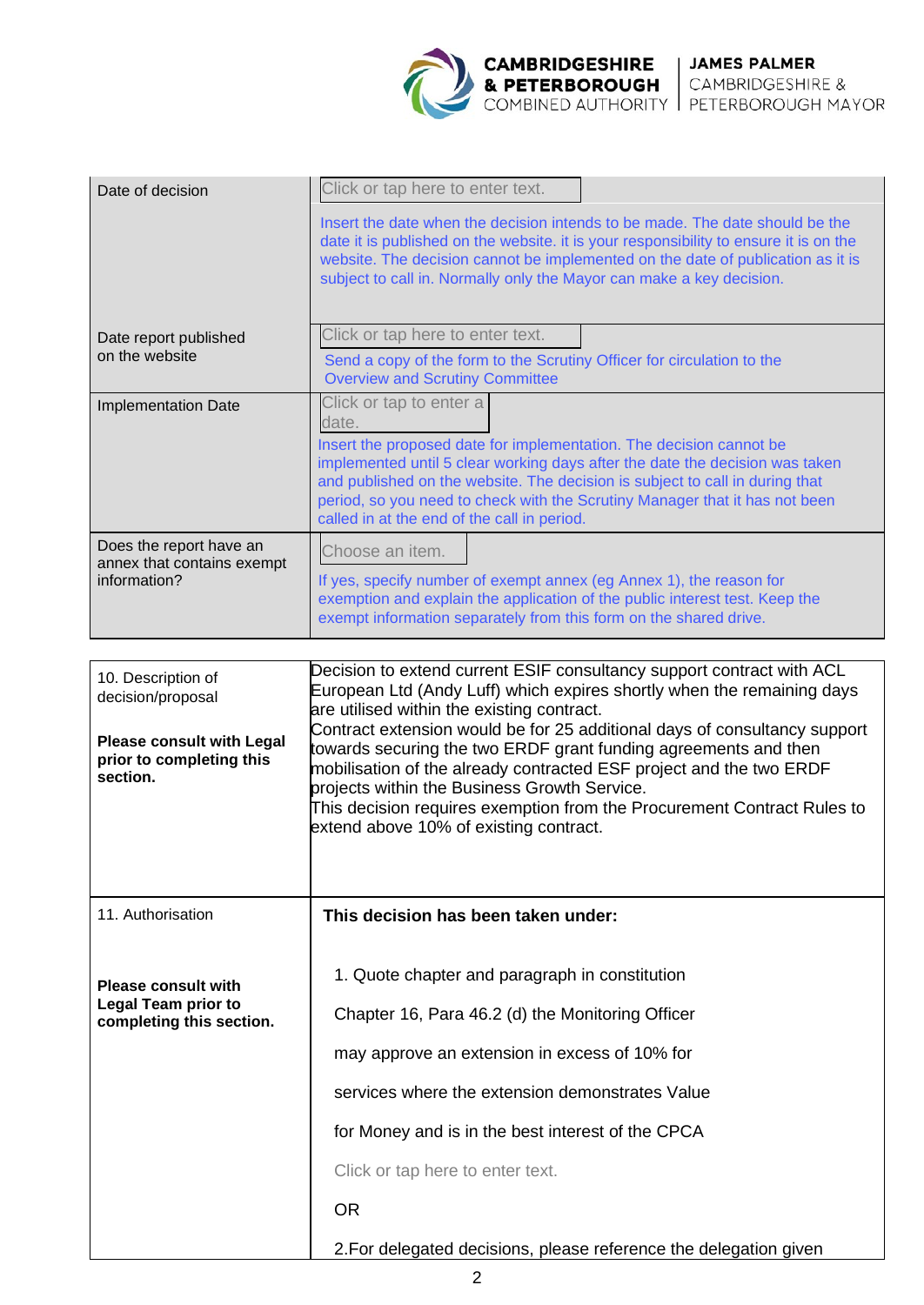|                            | including meeting date and minute reference.                                                                                                                                                                                                                                                                                                                                                                                      |  |  |  |
|----------------------------|-----------------------------------------------------------------------------------------------------------------------------------------------------------------------------------------------------------------------------------------------------------------------------------------------------------------------------------------------------------------------------------------------------------------------------------|--|--|--|
|                            | Click or tap here to enter text.                                                                                                                                                                                                                                                                                                                                                                                                  |  |  |  |
|                            |                                                                                                                                                                                                                                                                                                                                                                                                                                   |  |  |  |
|                            |                                                                                                                                                                                                                                                                                                                                                                                                                                   |  |  |  |
|                            |                                                                                                                                                                                                                                                                                                                                                                                                                                   |  |  |  |
|                            |                                                                                                                                                                                                                                                                                                                                                                                                                                   |  |  |  |
|                            |                                                                                                                                                                                                                                                                                                                                                                                                                                   |  |  |  |
| 12. Background Information | CPCA ran a procurement for an ESIF support consultancy back in March 2020 and the<br>selected bidder was ACL European Ltd (Andy Luff). The contract awarded in early April<br>2020 was for a set number of days consultancy and is soon to expire as the last 10 days<br>remaining on the contract are due to be worked in November and December 2020.                                                                            |  |  |  |
|                            | There is a need for the consultancy to continue as CPCA has two bids into ERDF which still<br>require support to achieve the award and then work to get the grant funding agreement<br>followed by mobilisation set up for delivery.<br>Also there is one ESF project which has been already been successful to the grant funding<br>agreement stage for CPCA and this project requires support on mobilisation to start delivery |  |  |  |
|                            | as well.                                                                                                                                                                                                                                                                                                                                                                                                                          |  |  |  |
|                            | Both the ERDF and ESF projects noted above are integral elements of the Business Growth<br>Service which is preparing for mobilisation to launch strands of delivery during December<br>2020 to March 2020.                                                                                                                                                                                                                       |  |  |  |
|                            | The Consultancy support that is required is very specialist in nature and therefore would not<br>be easily found at very short notice and continuity is important at this critical time for the<br>£5m ERDF bids and BGS contract.                                                                                                                                                                                                |  |  |  |
|                            | The contract represents good value for CPCA as a new reduced day rate of $\text{\pounds}400$ for this<br>expert consultancy support has been negotiated and agreed for any new or extended<br>contract. The rate for the original contract was £500 a day and the procurement in March all<br>other bids considered were above the £500 per day.                                                                                  |  |  |  |
|                            | At procurement in March the two other quotes (other than ACL European Ltd which was<br>£500 per day) were as follows:                                                                                                                                                                                                                                                                                                             |  |  |  |
|                            | Bavester Associates = £520 per day                                                                                                                                                                                                                                                                                                                                                                                                |  |  |  |
|                            | Deyton Bell = £550 per day                                                                                                                                                                                                                                                                                                                                                                                                        |  |  |  |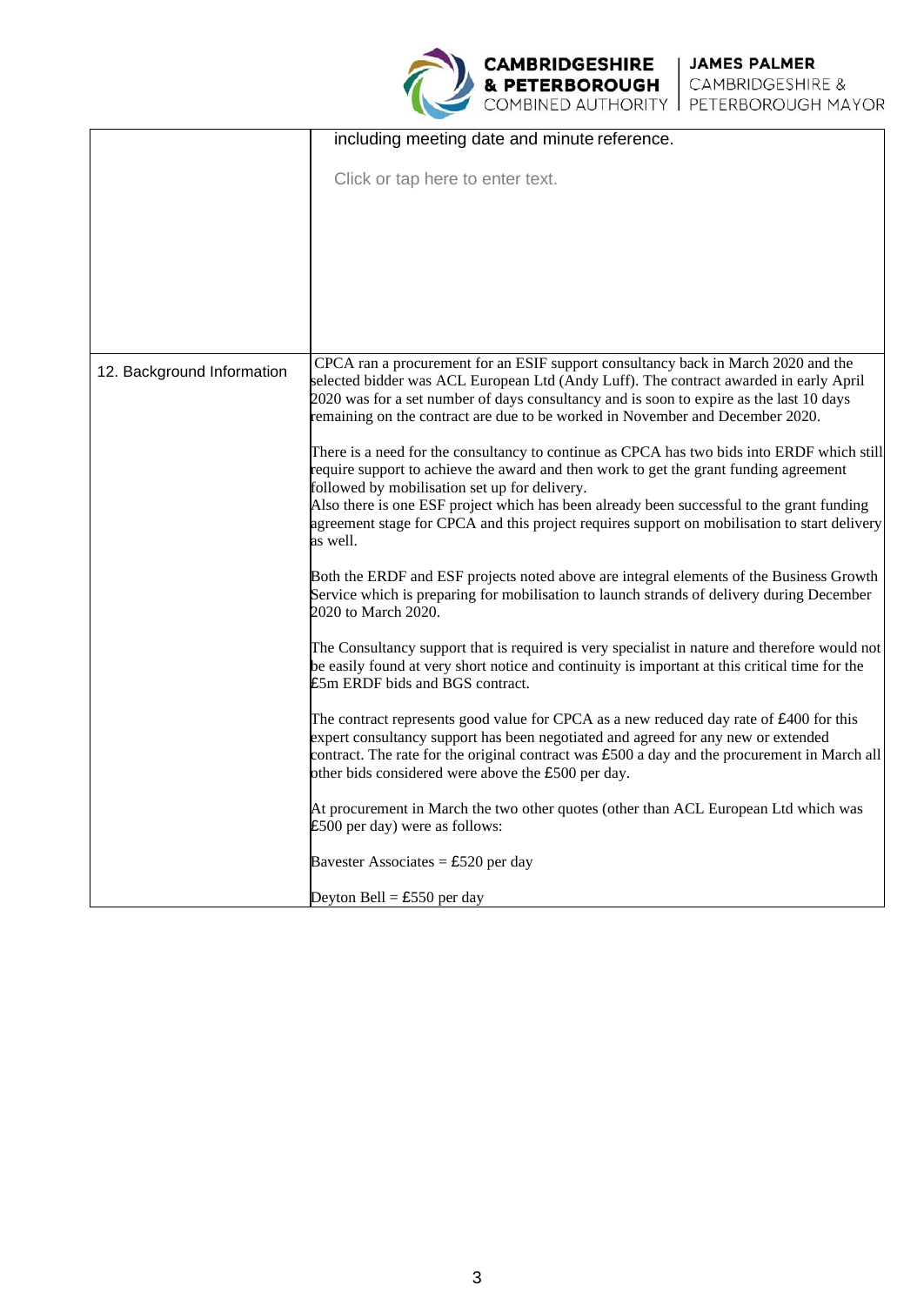**CAMBRIDGESHIRE** JAMES PALMER<br> **& PETERBOROUGH** CAMBRIDGESHIRE &<br>
COMBINED AUTHORITY PETERBOROUGH MAYOR



| 13. Alternative options<br>considered.                                                                                   | List alternative options considered and rejected including the reason for<br>rejection. NOTE: Do not leave this section blank or put 'None'. There is always an<br>alternative even if it is to do nothing. |                                                                                             |  |  |  |
|--------------------------------------------------------------------------------------------------------------------------|-------------------------------------------------------------------------------------------------------------------------------------------------------------------------------------------------------------|---------------------------------------------------------------------------------------------|--|--|--|
|                                                                                                                          | Not continue with any form of consultancy expert support and use Officers<br>1.<br>own limited knowledge and resources.                                                                                     |                                                                                             |  |  |  |
|                                                                                                                          | Not chosen option as this route risks not completing on the two ERDF bids to<br>grant offer stage to a value over £5m.                                                                                      |                                                                                             |  |  |  |
|                                                                                                                          | 2. Run new procurement to secure another contractor for the work.<br>Not chosen option as the time lost at this critical stage would also impinge on<br>securing the bids.                                  |                                                                                             |  |  |  |
|                                                                                                                          | 3. Extend existing contract with ACL European Ltd to cover period of securing<br>the awards and mobilisation of projects.<br>Preferred option.                                                              |                                                                                             |  |  |  |
| 14. Financial Implications                                                                                               | Please include as applicable:<br>The total costs and how the project will be funded.<br>$\bullet$<br>Budget codes for your directorate.                                                                     |                                                                                             |  |  |  |
|                                                                                                                          | Indicate the total cost and how it will be funded either from revenue or<br>capital.                                                                                                                        |                                                                                             |  |  |  |
|                                                                                                                          |                                                                                                                                                                                                             | If revenue, indicate budget codes for your directorate.                                     |  |  |  |
|                                                                                                                          | budget approvals                                                                                                                                                                                            | If capital, give details including approvals from any previous capital                      |  |  |  |
|                                                                                                                          | The cost for extension will be £10k to contract for 25 days                                                                                                                                                 |                                                                                             |  |  |  |
|                                                                                                                          | consultancy at £400 per day.<br>The funding is coming from CX0142 Strengthening LEPS' £5k - and<br>£5k from CX0107 Trade & Investment                                                                       |                                                                                             |  |  |  |
|                                                                                                                          |                                                                                                                                                                                                             |                                                                                             |  |  |  |
|                                                                                                                          |                                                                                                                                                                                                             |                                                                                             |  |  |  |
|                                                                                                                          |                                                                                                                                                                                                             |                                                                                             |  |  |  |
| 15. Comments from Finance<br>Team                                                                                        | The additional funds for this project will be allocated as shown above, and are existing budget<br>lines within the MTFP.                                                                                   |                                                                                             |  |  |  |
|                                                                                                                          |                                                                                                                                                                                                             |                                                                                             |  |  |  |
| 16. Comments from Legal<br>Team                                                                                          | accords with the contract and CPCA's purpose                                                                                                                                                                | Legal Services have reviewed the terms and conditions of contract and confirm the extension |  |  |  |
|                                                                                                                          |                                                                                                                                                                                                             |                                                                                             |  |  |  |
|                                                                                                                          |                                                                                                                                                                                                             |                                                                                             |  |  |  |
| 17. Consultation                                                                                                         |                                                                                                                                                                                                             | Please insert the name of consultee and date<br>of written approval or insert N/A           |  |  |  |
| <b>Please retain emails to</b><br>show the relevant                                                                      | <b>Chief Executive</b>                                                                                                                                                                                      | N/A                                                                                         |  |  |  |
| officers have approved<br>the decision/proposal.                                                                         | Responsible<br>Director/Chief Officer                                                                                                                                                                       | John T Hill, 24/11/2020                                                                     |  |  |  |
|                                                                                                                          | <b>Monitoring Officer</b>                                                                                                                                                                                   | Rochelle Tapping, 24/11/2020                                                                |  |  |  |
|                                                                                                                          | S73                                                                                                                                                                                                         | Robert Emery, 24/11/2020                                                                    |  |  |  |
|                                                                                                                          | Lawyer                                                                                                                                                                                                      | David Cox, 24/11/2020                                                                       |  |  |  |
|                                                                                                                          | Other                                                                                                                                                                                                       | Vanessa Ainsworth / Heidi Parker 24/11/2020                                                 |  |  |  |
| 18. Declarations/Conflicts of<br>Interests (only if the decision<br>falls under the 'Express<br>authorisation' category) | None                                                                                                                                                                                                        |                                                                                             |  |  |  |